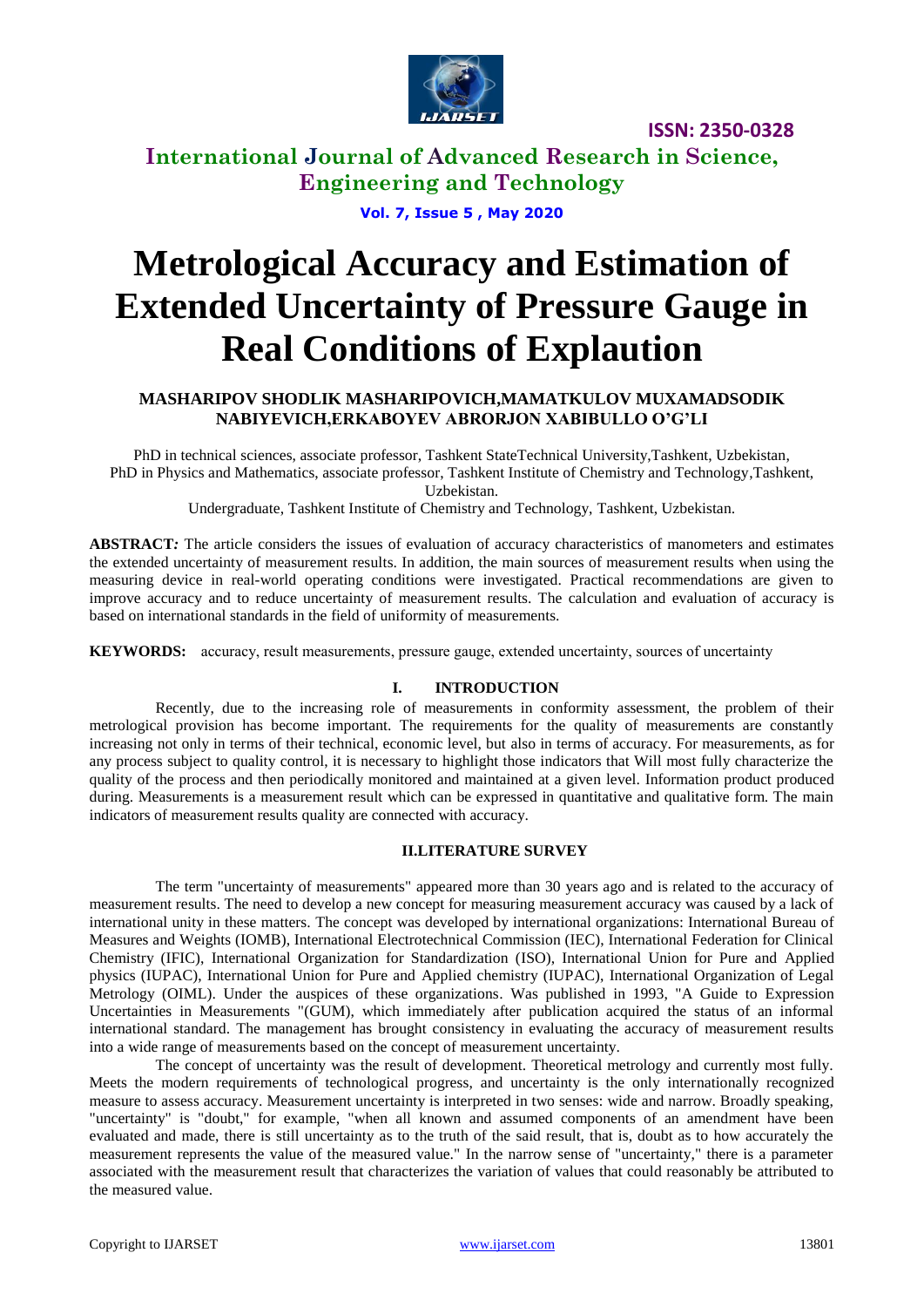

## **International Journal of Advanced Research in Science, Engineering and Technology**

### **Vol. 7, Issue 5 , May 2020**

### **III. RESULTS AND DISCUSSION**

Pressure measurements in the system were carried out by a pressure gauge, accuracy class 2.5 with a range of 0 to 20 kgf/cm<sup>2</sup>. The obtained pressure value at a single measurement of 15 kgf/cm<sup>2</sup>. It is necessary to determine the measurement result and estimate the uncertainty of the pressure measurement.

1. We make the specification of measurements

A) measurement was carried out at ambient temperature of medium -  $40^{\circ}$ C;

B) range of operating temperatures of pressure gauge from -10  $^{\circ}$ C to 50  $^{\circ}$ C;

C) pressure gauge reference discreteness - 0.1 kgf/cm<sup>2</sup>.

2. Determine the components of total pressure measurement uncertainty:

1) find the maximum value of the basic absolute error

$$
\Delta = \pm \frac{K \cdot D}{100} = \pm \frac{2,5 \cdot 20}{100} = 0,5 \, kgf / \, cm^2 \tag{1}
$$

Where: K is the accuracy class of the pressure gauge; D - measuring range of pressure gauge.

2) Measurement uncertainty caused by temperature deviation from normal temperature (20  $^{\circ}$ C) - additional absolute error at temperature 40  $^{\circ}$ C: reduced error is calculated by this formula

$$
\gamma = \pm k \cdot \Delta t \tag{2}
$$

 $k=0,1$  – for this pressure gauge (from certificate obtained)

$$
\gamma = \pm 0.1 \cdot 20 = \pm 2 \%
$$
 (3)

$$
\Delta_t = \pm \frac{\gamma \cdot D}{100} = \frac{2 \cdot 20}{100} = \pm 0.4 \, kgf / \, cm^2 \tag{4}
$$

3) limit of pressure gauge reference is equal to:

$$
\Delta_o = \pm 0.05 \, kgf/cm^2 \tag{5}
$$

4) Find standard uncertainty (for basic error):  $\alpha$  for even law of distribution is  $\sqrt{3}$ 

$$
U = \frac{\Delta}{\alpha} \tag{6}
$$

$$
U_1 = \frac{0.5}{\sqrt{3}} = \frac{0.5}{1.732} = 0.29\tag{7}
$$

5) find standard uncertainty for additional absolute error:

$$
U_2 = \frac{\Delta_t}{\alpha} = \frac{0.4}{1.732} = 0.23\tag{8}
$$

6) 6) find standard uncertainty for error of reference discreteness, which is equal to value of reference discreteness divided by coverage factor for uniform law of division

$$
U_3 = \frac{0.05}{\sqrt{3}} = \frac{0.05}{1.732} = 0.028 \, \text{kgf} / \text{cm}^2 \tag{9}
$$

**3.** We make the budget of uncertainty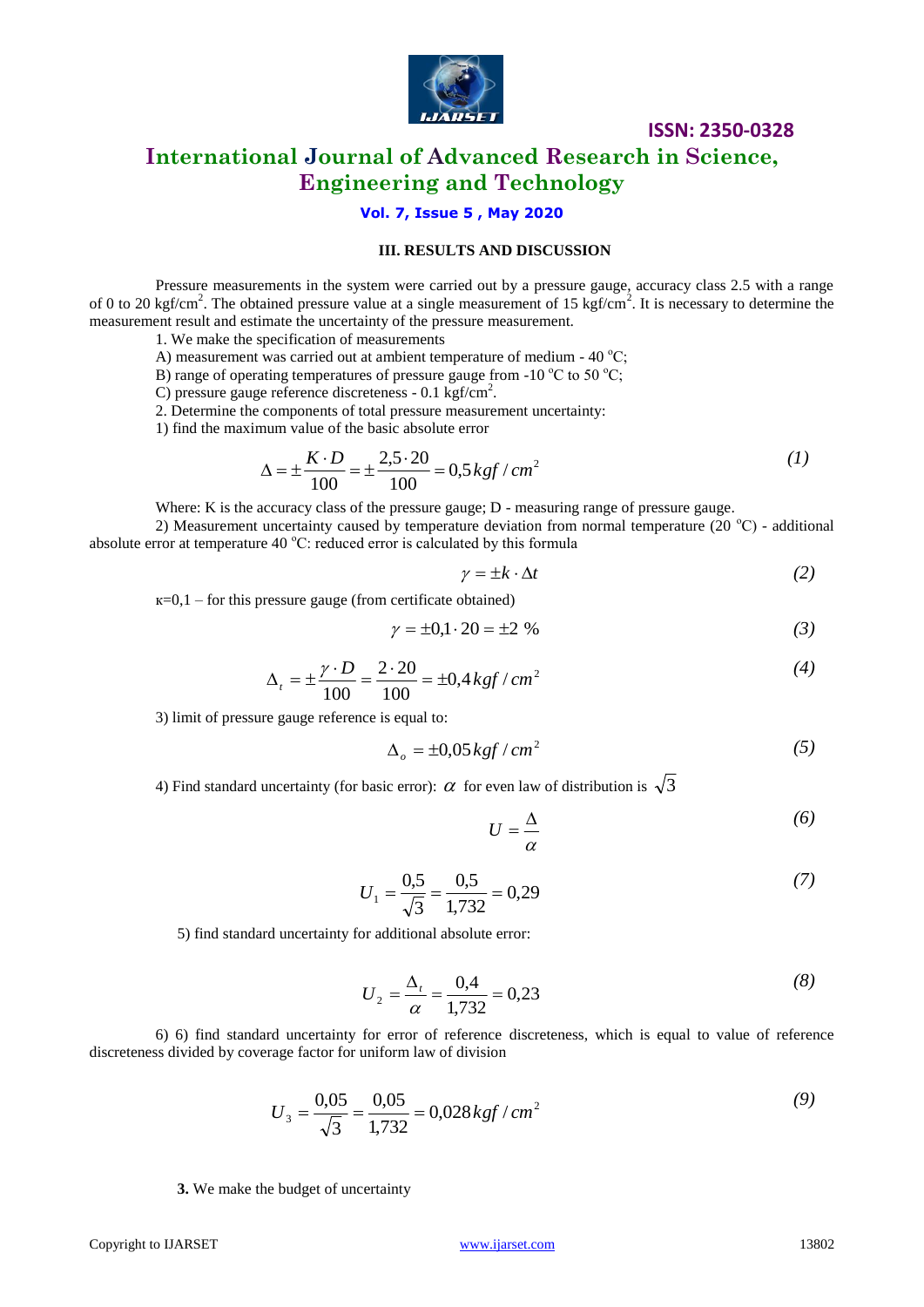

# **International Journal of Advanced Research in Science, Engineering and Technology**

### **Vol. 7, Issue 5 , May 2020**

Pressure measurement uncertainty budget

| Input values          | Estimates of entrance<br>sizes | Standard Input<br>Uncertainty       | Distributions of<br>probability             |  |  |
|-----------------------|--------------------------------|-------------------------------------|---------------------------------------------|--|--|
| The measured pressure | 15 kgf/cm <sup>2</sup>         |                                     |                                             |  |  |
| Intrinsic error       |                                | $U_1 = 0.29$ kgf / cm <sup>2</sup>  | <b>Uniform</b><br>of<br>law<br>distribution |  |  |
| Temperature error     |                                | $U_2 = 0.23$ kgf / cm <sup>2</sup>  | <b>Uniform</b><br>of<br>law<br>distribution |  |  |
| Discretization error  |                                | $U_3 = 0.028$ kgf / cm <sup>2</sup> | Uniform<br>of<br>law<br>distribution        |  |  |
| У                     | 15 kgf/cm <sup>2</sup>         | $U_s = 0.371$ kgf / cm <sup>2</sup> |                                             |  |  |

4. Corelation: none of the input values are considered correlated with others to any significant extent.

5. Находим суммарную неопределенность выходной величины в соответствии с выражанием

$$
U_s = \sqrt{U_1^2 + U_2^2 + U_3^2} = \sqrt{0.29^2 + 0.23^2 + 0.028^2}
$$
\n
$$
= 0.371 \, kgf/cm^2
$$
\n(10)

**6.** We calculate the extended uncertainty of the measurement result for the confidence level 0.95 according to the formula

$$
U_E = k \cdot U_S = 1,93 \cdot 0,371 = 0,72 \tag{11}
$$

Taking into account that the components are distributed according to uniform law and ratio

$$
\frac{U_2}{U_1} = \frac{0.23}{0.29} = 0.793\tag{12}
$$

For a trust level of 0.95 s table, we get the following values from 2 table maximum values of coverage coefficients for the composition uniformly and normally distributed input values,  $k=1,93$ . *Table 2 Maximum coverage values for composition uniformly and normally distributed input values*

| $u_2(y)$  | $u_{H}(y)/u_{1}(y)$ |      |      |      |      |      |      |      |      |      |      |
|-----------|---------------------|------|------|------|------|------|------|------|------|------|------|
| $u_1(y)$  | $\bf{0}$            | 0,1  | 0,2  | 0,3  | 0,4  | 0,5  | 0,6  | 0,7  | 0,8  | 0,9  | 1    |
| $\bf{0}$  | 1,65                | 1,65 | 1,69 | 1,73 | 1,77 | 1,81 | 1,84 | 1,87 | 1,89 | 1,91 | 1,92 |
| 0,1       | 1,65                | 1,68 | 1,7  | 1,74 | 1,78 | 1,82 | 1,85 | 1,87 | 1,89 | 1,91 | 1,92 |
| 0,2       | 1,70                | 1,73 | 1,75 | 1,78 | 1,81 | 1,84 | 1,86 | 1,88 | 1,9  | 1,91 | 1,92 |
| 0,3       | 1,75                | 1,8  | 1,81 | 1,82 | 1,84 | 1,86 | 1,88 | 1,89 | 1,91 | 1,92 | 1,93 |
| 0,4       | 1,80                | 1,85 | 1,85 | 1,86 | 1,87 | 1,88 | 1,89 | 1,91 | 1,92 | 1,92 | 1,93 |
| 0,5       | 1,83                | 1,88 | 1,89 | 1,89 | 1,9  | 1,9  | 1,91 | 1,92 | 1,92 | 1,93 | 1,94 |
| 0,6       | 1,86                | 1,91 | 1,91 | 1,91 | 1,91 | 1,92 | 1,92 | 1,93 | 1,93 | 1,93 | 1,94 |
| 0,7       | 1,88                | 1,92 | 1,92 | 1,92 | 1,92 | 1,93 | 1,93 | 1,93 | 1,94 | 1,94 | 1,94 |
| 0,8       | 1,89                | 1,93 | 1,93 | 1,93 | 1,93 | 1,93 | 1,93 | 1,94 | 1,94 | 1,94 | 1,94 |
| $0,9-1,0$ | 1,90                | 1,94 | 1,94 | 1,94 | 1,94 | 1,94 | 1,94 | 1,94 | 1,94 | 1,94 | 1,94 |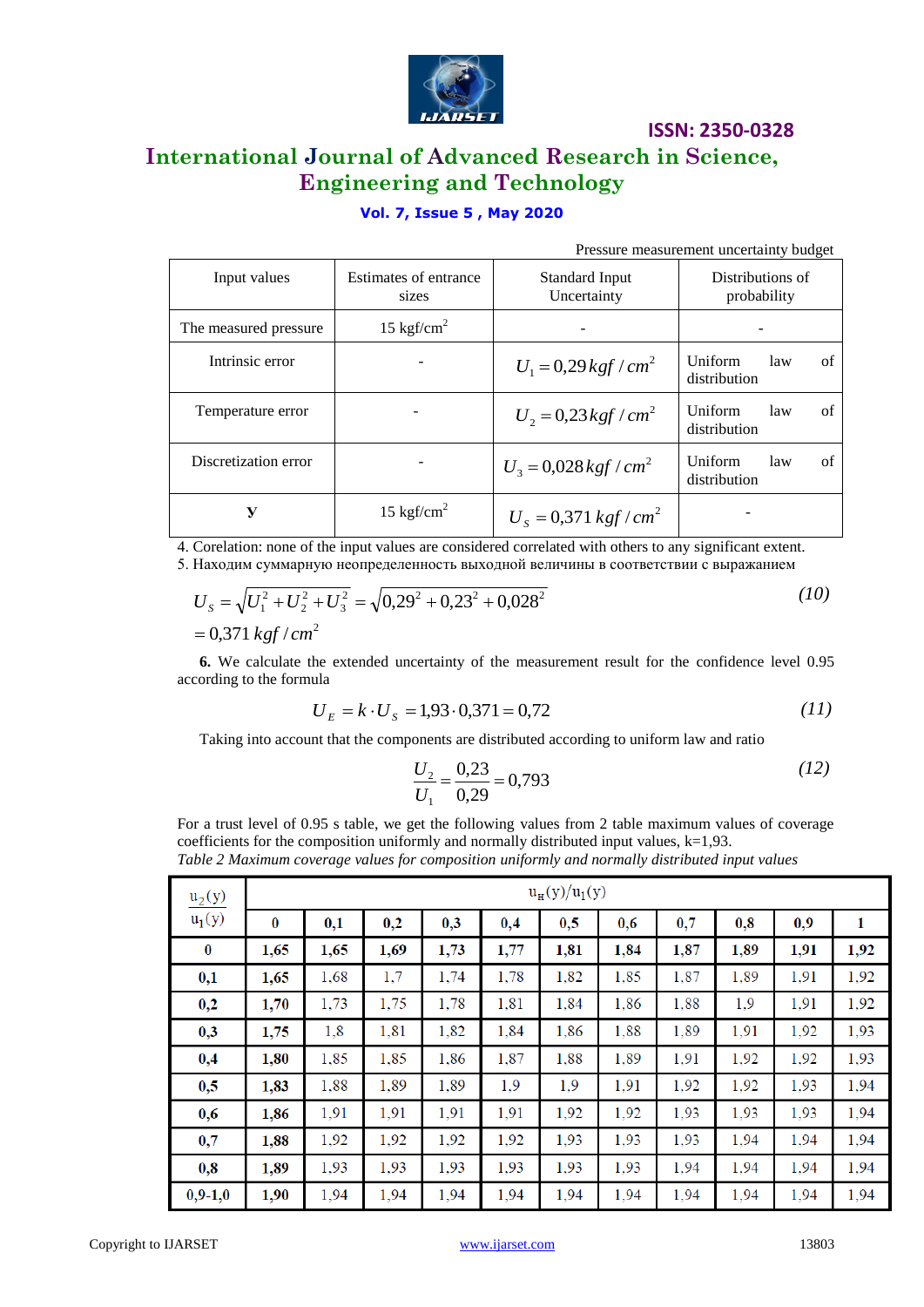

# **International Journal of Advanced Research in Science, Engineering and Technology**

### **Vol. 7, Issue 5 , May 2020**

**7.** The measurement result is recorded as

$$
P = (15 \pm 0.72)kgf/cm^2
$$
 (8)

**ISSN: 2350-0328**

#### **IV.CONCLUSION**

Estimation of measurement uncertainty at the pressure gauge shows that the main fraction is related to the main instrumental errors of the pressure gauge. As well as temperature significantly affect the reliability of the final measurement result. Therefore, it is recommended to comply with the operating requirements of the measuring device.

#### **REFERENCES**

[1] MasharipovSH.M., KenjaevaZ.S. Assessmentofuncertaintyduringdevelopment of a methodology for performance measurements applied in the field of metrological control and supervision // Proceedings of the  $6<sup>th</sup>$  International Youth Conference "Perspectives of Science And Education", (November 10, 2019, Cultural Center Slovo/WORD. New York, USA 2019. Pp. 72-74.

[2] Masharipov SH.M., Fattoyev F.F., Mahmudjonov M.M. Issues improvement and optimization of control of regulated product parameters with required accuracies and accuracies// Proceedings of the  $6<sup>th</sup>$  International Youth Conference "Perspectives of Science And Education", (November 10, 2019, Cultural Center Slovo/WORD. New York, USA 2019. Pp. 75-76.

[3] Masharipov SH.M., Miralieva A.K., Fattoyev F.F., Rahmatullaev S.A. Algorithm for using the rule of three sigms in processing results of measurements and increasing the reliability of experimental data // European Sciences review. Scientific journal (Austria, Vienna).  $\mathcal{N}_2$   $\mathcal{N}_1$  = 0 - 2019  $(e^{\theta})$  (September - October). -P.35-38.

[4] Masharipov SH.M., Miralieva A.K., Fattoyev F.F., Rahmatullaev S.А. Development of the method of calculation of uncertainty of measurement results and evaluation of accurate characteristics in the field of analytical measurements// European Sciences review. Scientific journal (Austria, Vienna).  $N_2$  9-10.-2019 (September–October) .P.39-41.

[5] Masharipov SH.M., Fattoyev F.F. Development and research of the influence on accuracy of the main sources of uncertainty in the measurement of humidity and other physicochemical measured values. International journal of advanced research in science, engineering and technology (IJARSET), Volume 7, Issue 1, January, 2020, pp.12362-12369. //Internet acces[s:http://www.ijarset.com/upload/2020/january/3-Shodik240819-](http://www.ijarset.com/upload/2020/january/3-Shodik240819-02.pdf) [02.pdf](http://www.ijarset.com/upload/2020/january/3-Shodik240819-02.pdf)

[6]A.P. Lepyavko. Uncertainty of Thermal Measurements: Lecture Project - Moscow: ASMS, 2008. 42 p.

[7] Zayats, N. I. Estimation of measurement uncertainty: academic. Manual for Students of the Specialty "Physical Chemical Methods and Devices of Product Quality Control"/N. I. Zayats, O. V. Stasevich. - Minsk: BGTU, 2012. 91 p.

[8] Shalamov, A.N. Processing of results and evaluation of measurement accuracy at Multiple observations: educational manual/A.N. Shalamov, B.A. Kudryashov, T.M. Rakovchik. - M.: MADI, 2016. - 164 p.

### **AUTHOR'S BIOGRAPHY**

**MASHARIPOV SHODLIK MASHARIPOVICH - PhD in technical** sciences, associate professor, Department of Metrology, Standardization and Certification, Faculty of Electronics and Automatics, Tashkent State Technical University named after Islam Karimov, Tashkent, Uzbekistan;